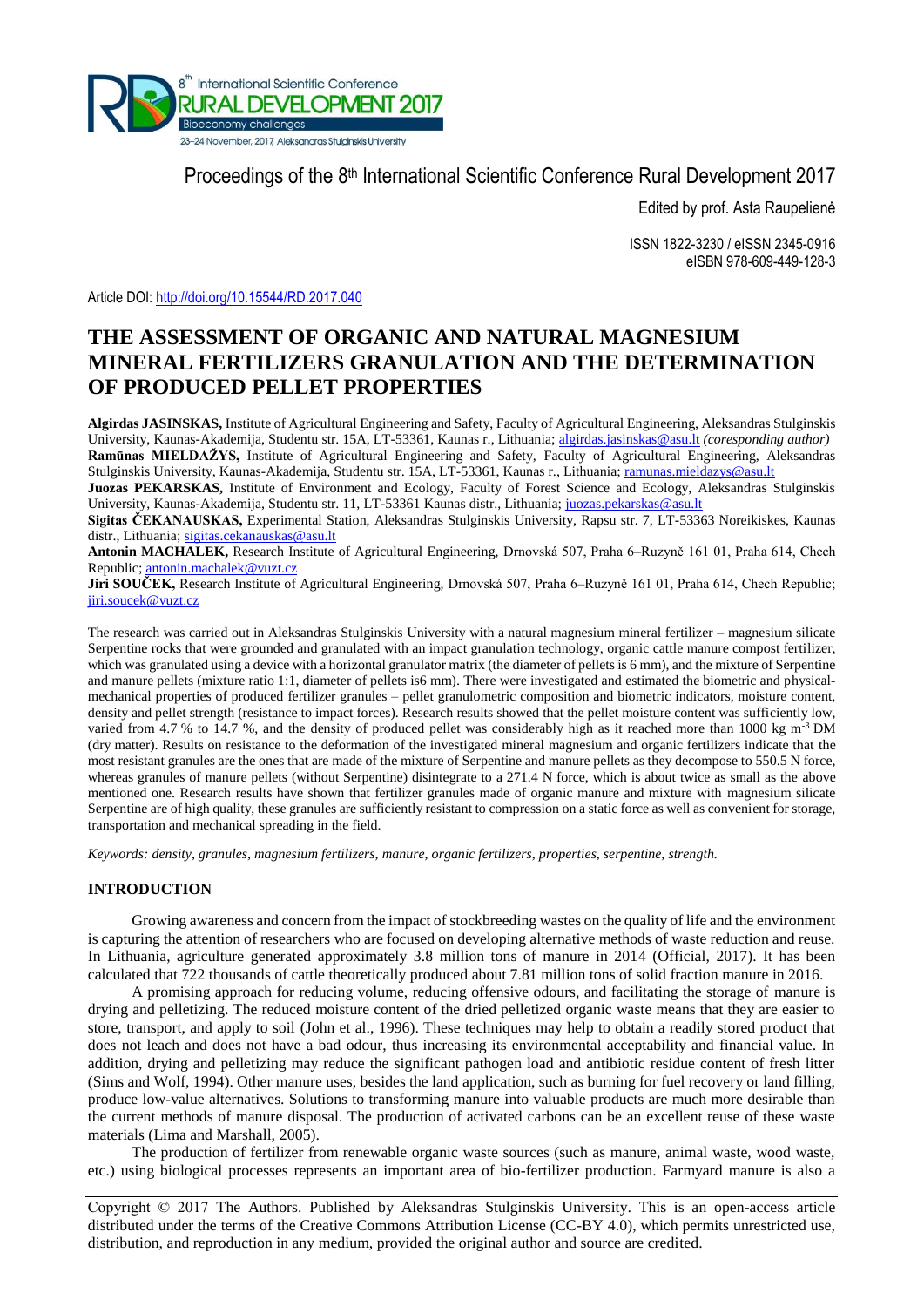#### *Proceedings of the 8 th International Scientific Conference Rural Development 2017*

valuable organic waste that has been traditionally used as a soil conditioner in agriculture. The organic component of solid waste contains sufficient amounts of nutrients that can be used as biological fertilizer (Ali et al., 2013).

In this article, manure refers to materials that have been composted and granulated. The densification process and pellet production is able to convert manure into a compressed form with advantages in transportation, handling, and storage (Bhattacharya et al., 1989). Biomass densification means the use of some form of mechanical pressure to reduce the volume of biomass material and the conversion of this material to a solid form (Erickson and Prior, 1990).

Hara studied the produced pellets by using an extruder from animal manure in order to investigate the effect of moisture content and dust levels on pellet strength (Hara, 2001). The obtained results showed that the strength pellets reduced with increasing moisture content and the percentage of the soil in manure. The most relevant moisture content level was proposed to be 45 % for forming the pellets and below 20 % for the storage of manure pellets.

According to scientific research, the crush strength is the most commonly used method to measure the hardness of fertilizer granules. It is defined as the minimum force required to crush individual particles. For fertilizers, it is a useful factor in predicting the expected handling and storage properties (Latifian et all, 2012).

After having assessed the suitability of manure compost for granulation, it has been established that this organic waste dried up to 10–12 % content humidity may be granulated using traditional feed granulators, and the process of granulation does not require any special equipment (Pocius et all, 2015). Lithuanian researchers have investigated that the experimental manure compost pellets with static stability limit 430 N were the most mechanically stable when subject to vertical compression, and the deformation level up to 1.2-1.3 mm (Pocius et all, 2016).

Composting, drying, and granulation are increasingly becoming a universal and popular option for environmentally sustainable means of recycling agricultural by-products. In Lithuania, commercial composting technology for conversion of large volume waste (cattle, pig, or hen manure) into economically viable and safe products has not been fully developed yet. Moreover, the densification of biomass materials into pellets could reduce costs and problems with handling, transportation, storage, and utilization of low bulk density biomass materials. There exists problems to produce good quality (i.e., high strength and durability) densified products from biomass whose densification characteristics are unknown, ways to make strong and durable densified products are needed.

Organic fertilizers are mainly used to enrich the soil with nitrogen, but many plants also require magnesium. A naturally extracted mineral serpentine can be used here. Serpentine  $(Mg_6[Si_4O_{10}][OH]_8$  or  $3MgO2SiO_22H_2O$ ) is volcanic and originates from rock solidification processes, consisting of such minerals as antigorite, lysart, calcite, and chlorite. Its chemical composition greatly depends on the place of extraction. Serpentine is rich in various elements that are also important for agricultural crops as nutrients. As an ornamental mineral, it is used to decorate the interior of buildings, in constructions, in fertilizer productions, as a feed additive, in water and gas purification and other fields (Harrison, Rajakaruna, 2001; Andreani et all., 2008; Deschamps et all., 2012; Lee, Soh, 2016). Serpentine is also used as a soil improver to improve soil properties and fertilize agricultural crops. The main reason for this is that serpentines are rich in magnesium, which is a very important element of plant nutrition – an integral part of chlorophyll (Skinner, 2005, Haynly et all., 2005; Senbayram et all., 2015).

The overall goal of this article is to investigate the properties of pressed organic and mineral magnesium fertilizers, to improve the strength and durability of the pressed products (granules), and to provide the conditions necessary to produce strong and durable pellets from manure, serpentine and their mix.

### **MATERIALS AND METHODS**

The physical-mechanical characteristics of granulated cattle manure and Serpentine fertilizers were investigated: pellet moisture content; pellet biometric parameters and granulometric (fractional) composition; pellet measurements, mass, density, bulk density and the strength (resistance to compression) of granules. This research has been performed using the standard methods.

*Pellet production*. Three variants of pellets were produced: cattle manure compost, serpentine and their mixture (mixture ratio 1:1) in the laboratories of Aleksandras Stulginskis University (during the years 2016 and 2017). A press with horizontal array with 6 mm holes was used for the production of manure pellets' and mixture of manure-serpentine pellets'. For serpentine pellet production, the magnesium silicate serpentine rocks were grounded and granulated with impact granulation technology (Jasinskas et all., 2016).

After pressing and cooling the pellets, their granulometric composition, biometric parameters (dimensions, humidity, volume and density) and other properties were investigated.

*Pellet granulometric composition* was determined using a set of 200 mm diameter sieves with round holes of diameters 0.25 mm, 0.5 mm, 1.0 mm, 2.0 mm, 3.15 mm, 4.0 mm, 5.0 mm, 5.6 mm, and 7.1 mm. The mass remaining on the sieves was weighed, and sample fraction percentages were calculated. Each test was repeated 5 times.

*Pellet moisture content* was determined in a laboratory drying chamber oven according to the standard methodology presented in the paper (Šiaudinis et all., 2015).

*Pellet parameters* were determined by measuring their length and diameter (accuracy to 0.05 mm). For all the experimental trials, 10 pellets were selected randomly. The pellet weight was assessed by KERN ABJ scales (accuracy to 0.001 g). The weights were calculated for each type of pressed organic and mineral fertilizer using 10 granules. Pellet volume was calculated using the pellet size (diameter and length). The average mass meanings of the measured three sort granules were calculated.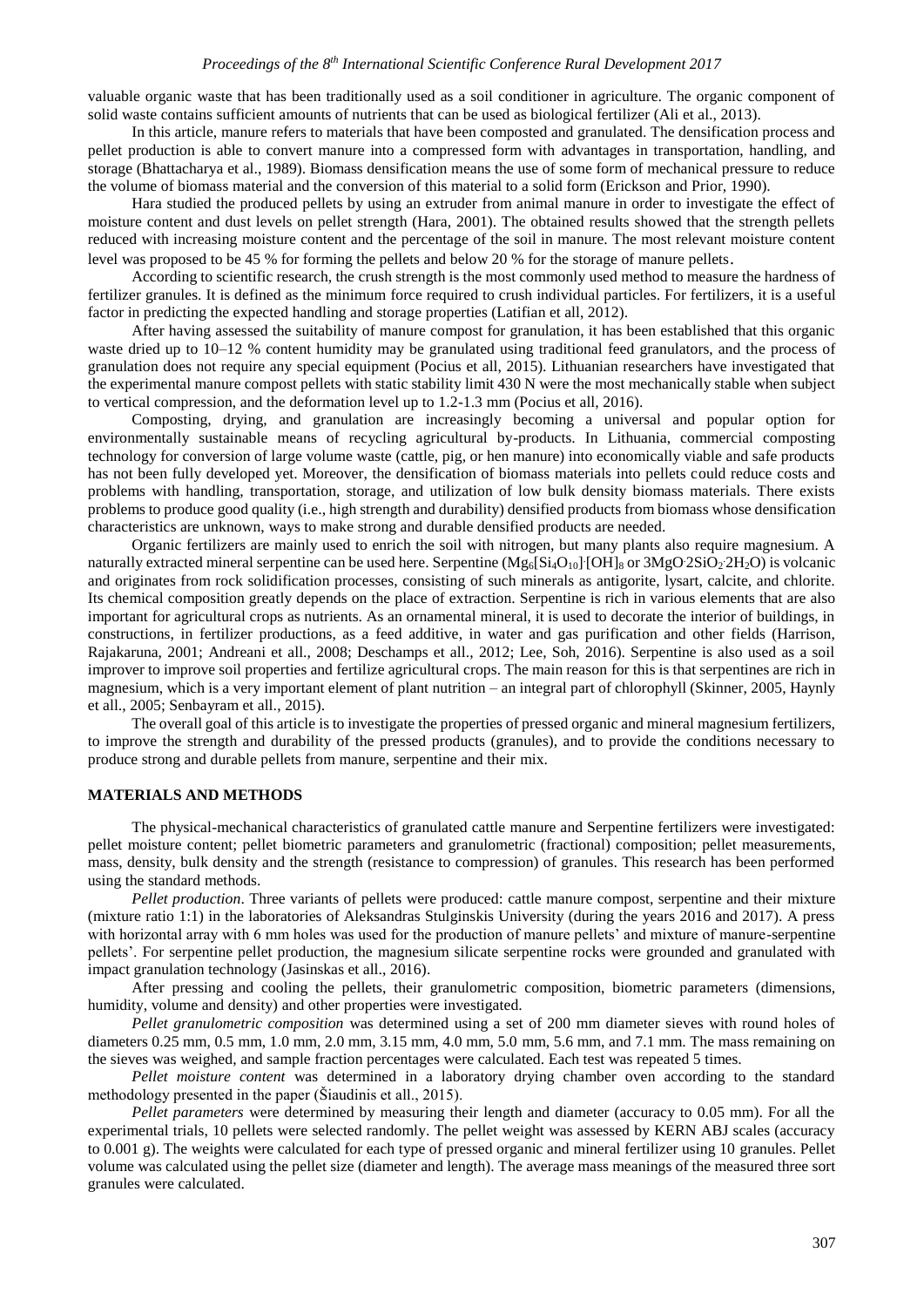## *Proceedings of the 8th International Scientific Conference Rural Development 2017*

*Pellet density.* The pellet volume was calculated using the pellet size (diameter and length). After the determination of pellet mass and volume, their density was calculated (Jasinskas et all, 2016).

*Pellet resistance to compression (strength).* Pellet strength tests were carried out in laboratory of Institute of Agricultural Engineering and Safety Aleksandras Stulginskis University (ASU) by using a research equipment *Instron 5960* and a command and parameter registration computer system *Bluehill*. Tests were carried out by placing pellets on a horizontal plane (table) and pressing by a vertical load (Jasinskas et all, 2016). The test results are recorded every 0.1 second until the pellet disintegrates when exposed to the force completely. The tests were repeated 5 times for the pellets of the tested 3 samples. Measurement error is 0.02 %. When all the tests were performed, the research data was processed by statistical-mathematical methods.

## **RESULTS AND DISCUSSION**

*Determination of pellets properties.* Granulation technology and pellet properties depend on the equipment that was used, raw material, mass fractional composition, and moisture content.

*Granulometric composition* and other properties of organic pellet depend on the main parameters of the produced pellet. It was determined that the average mass of the produced 6.0 mm diameter organic fertilizer pellets varied from 0.30 g to 0.56 g and average length of the pellet was  $9.9\pm1.0$  mm. The largest amount of fraction was received on the sieves with 5.6 mm holes – fraction varied from 61.2 % to 82.0 % (in organic manure compost pallets). Very small amount was received on the sieves with small holes (diameter to 2 mm), all this fraction varied from 1.1 % to 2.4 %.

*Moisture content* has a significant influence on pellet quality and properties. Dry pellets quickly absorb ambient moisture, may swell, disintegrate and turn into its original state as before granulation. Dry raw materials with a moisture content of 15-20 % should be used for pellet production, so it is necessary to estimate the granulated pellet moisture content.

Research has shown that moisture contents of the investigated three types of pellets vary from each other, even when the storing conditions of the pellets were the same. Determined moisture content and density of pellets is presented in Table 1.

| Raw material of pellets                      | The sample average moisture content, $w_i \pm \Delta y$ , % | Pellet density, $kg \, \text{m}^{-3}$       |
|----------------------------------------------|-------------------------------------------------------------|---------------------------------------------|
| Cattle manure compost                        | $14.66 \pm 2.06$                                            | $1217.47\pm 64.37$<br>1038.98±54.93 DM      |
| Magnesium silicate serpentine                | $4.76 \pm 0.36$                                             | $1319.2 \pm 340.2$<br>$1255.9 \pm 324.0$ DM |
| Manure and serpentine mixture<br>(ratio 1:1) | $10.19 \pm 1.24$                                            | $1280.3 \pm 120.8$<br>$1149.8 \pm 108.5$ DM |

Table 1. Moisture content of organic and mineral fertilizer pellets

According to the determined data, it can be stated that the maximum moisture content is in organic manure compost pellets – 14.7 $\pm$ 2.06 %, and the lowest is in magnesium silicate serpentine pellets – 4.76 $\pm$ 0.36 %.

From the data of Table 1 it can be seen that the biggest *density* is of mineral fertilizer, magnesium silicate serpentine pellets – 1255.9  $\pm$  324.0 kg m<sup>-3</sup> DM (dry material), and the lowest density is of cattle manure compost pellets – 1038.98±54.93 kg m-3 DM. Finally it could be stated, that all sorts of investigated fertilizer pellets had sufficient high density, it reached more than 1000 kg m-3 DM

*Determination of pellet resistance to degradation.* Compressive resistance (crushing resistance or hardness) is the maximum crushing load a pellet can withstand before cracking or breaking. We named that dimension compression strength test. Having performed research in compression strength of three types of granules of mineral magnesium and organic fertilizers, we received the results that are presented in Fig.1. During the tests, the beginning of deformation of the force under which a granule is disintegrated was determined in horizontal direction. Results on resistance to the deformation of the investigated mineral magnesium and organic fertilizers indicate that the highest resistance is the granules made of Serpentine and manure pellets mixture, they decompose to 550.5 N force, granules of manure pellets (without serpentine) disintegrate to about two times smaller force  $-271.4$  N.



Figure 1. Organic fertilizers and mineral magnesium pellets strength (maximum crushing load) test results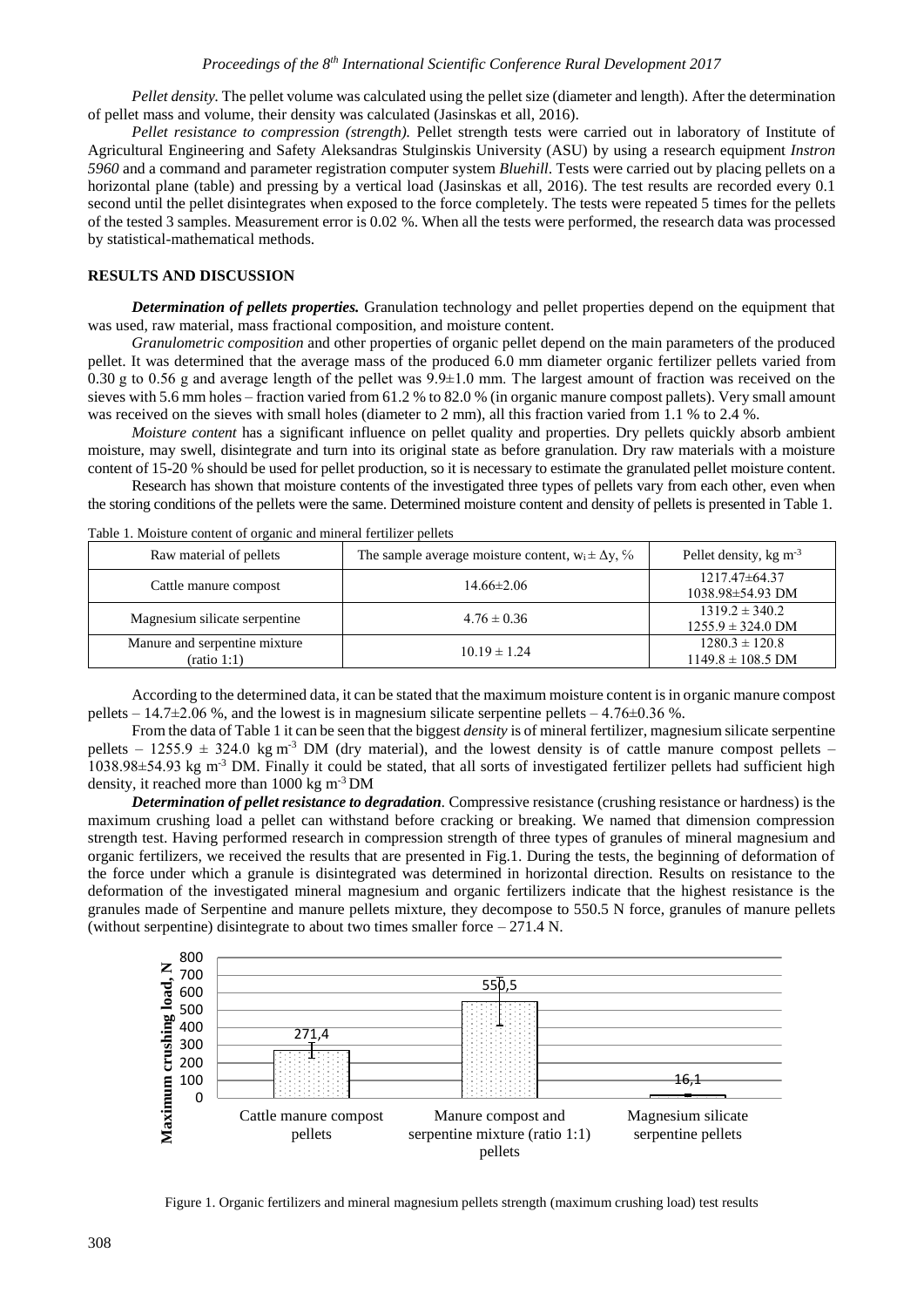Cattle manure compost pellets without serpentine strength test of each 5 samples are shown in Fig. 2. When analysing the deformation curve of 5 samples, we see that the maximum crushing load achieved more than 300 N and deformation were from 0.1 mm till 0.5 mm. Granules do not disintegrate immediately, that shows elasticity properties.



Figure 2. The strength test of cattle manure compost pellets

The mixture of serpentine and manure compost pellets (mixture ratio 1:1) strength test of each 5 samples is shown in Fig. 3. When analysing the deformation curve of 5 samples, we see that the maximum crushing load achieved more than 700 N and deformation was also from 0.1 mm till 0.4 mm. Granules disintegrated more quickly, curves were more broken, which possibly happened because of the impact of the added serpentine.



Figure 3. The strength test of cattle manure compost pellets with serpentine (mixture ratio 1:1)



Figure 4. The strength test of pure serpentine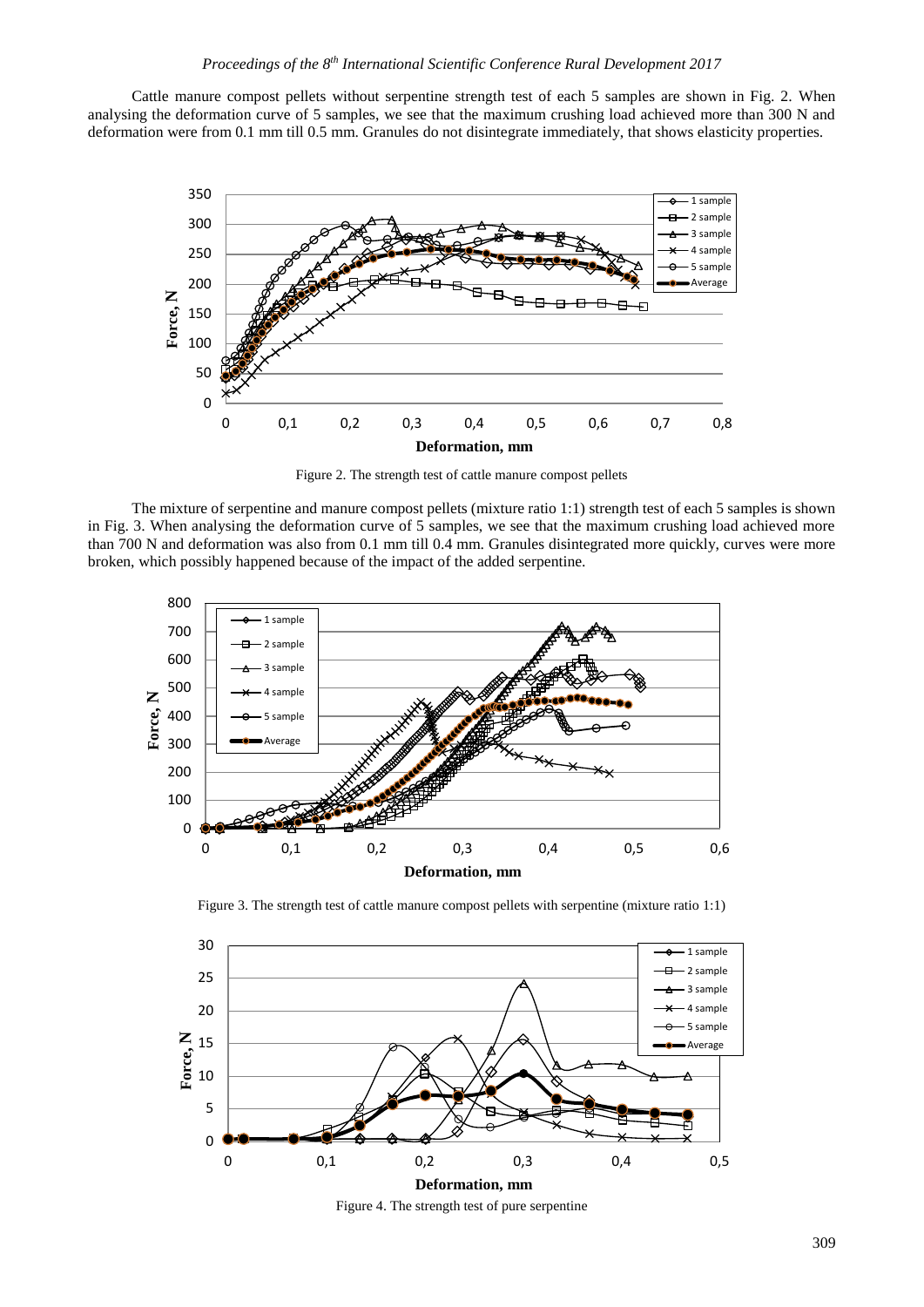Investigated the pure serpentine pellet strength test is presented in Fig. 4. From the chart presented in this figure it can be seen that a granule started to deform under the force of 1.0 N, and under the average force of 16 N it deformed and disintegrated. Having evaluated the force and its change and low moisture content of the granules  $(4.8 - 14.7 \%)$ , it can be stated that these granules are not sufficiently resistant to static force and disintegrate too quickly.

The research results show that fertilizer granules made of organic manure and mixture with magnesium silicate serpentine are of high quality, these granules are sufficiently resistant to compression on a static force, convenient for storage, transportation, and mechanical spreading in the field.

## **CONCLUSIONS**

- 1. There were produced and investigated three variants of fertilizer pellets: cattle manure compost, serpentine and their mixture (ratio 1:1). The determined pellet moisture content varied from 4.76±0.36 % (serpentine pellets) to 14.7±2.06 % (manure compost pellets).
- 2. The investigated fertilizer pellets had sufficient high density, it reached more than 1000 kg m<sup>-3</sup> DM. The highest density was of serpentine pellets –  $1255.9 \pm 324.0$  kg m<sup>-3</sup> DM (dry material), and the lowest density was of manure pellets – 1038.98±54.93 kg m-3 DM.
- 3. The fertilizer granules produced of organic manure and mixture with magnesium silicate serpentine are sufficiently resistant to compression (maximum crushing load achieved 271.4 N and 550.5 N) and they are convenient for storage, transportation and mechanical spreading in the field. However, granules produced of pure Serpentine are not sufficiently resistant to static force and disintegrate too quickly.

#### **REFERENCES**

- 1. Official Statistic Portal 2017. [https://osp.stat.gov.lt/EN/statistiniu-rodikliu-analize?hash=af9953af-3ff9-4d90-8c92-](https://osp.stat.gov.lt/EN/statistiniu-rodikliu-analize?hash=af9953af-3ff9-4d90-8c92-6335ddc0c012#/) [6335ddc0c012#/](https://osp.stat.gov.lt/EN/statistiniu-rodikliu-analize?hash=af9953af-3ff9-4d90-8c92-6335ddc0c012#/) . Accessed on 7.9.2017.
- 2. John, N.M., Adeoye, G.O., Sridhar, M.K.C., 1996. Compost pelletization eases end use in Nigeria. *Biocycle*, Vol. 37, No. 6, pp. 55–56.
- 3. Sims, J.T., Wolf, D.C., 1994. Poultry waste management: agricultural and environmental issues. Adv. Agron. 52, 1–83 p.
- 4. Lima I M, Marshall W E 2005. Granular activated carbons from broiler manure: physical, chemical and adsorptive properties. *Bioresource Technology,* Vol. 96, pp. 699–706. <https://doi.org/10.1016/j.biortech.2004.06.021>
- 5. Ali, M., Khan, Z.M., Raja, I.A. 2013.Treatment of organic solid waste for reuse: a step towards zero waste. *Science Vision*, Vol. 19, Iss. 1,2, pp. 63–66.
- 6. Bhattacharya, S.C., Sett, S., Shrestha, R.M. 1989. State of the Art of Biomass Densification, Energy Source. *Division of Energy Technology*, Vol. 11, Iss. 3, pp. 161–186.
- 7. Erickson, S. & Prior, M. 1990. The Briquetting of Agricultural Wastes for Fuel. FAO Environment and energy paper 11. FAO, Via delle Terme di Caracalla, 00100 Rome, Italy.
- 8. Hara, M. 2001. Fertilizer pellets made from composted livestock manure. Food & Fertilizer Technology Center, Taiwan. <http://www.fftc.agnet.org/library.php?func=view&id=20110801154610> . Accessed on: 09 01 2016.
- 9. Latifian, M., Liu, J., Mattiasson B. 2012. Struvite-based fertilizer and its physical and chemical properties. *Environmental Technology*, Vol. 33, pp. 2691–2697[. https://doi.org/10.1080/09593330.2012.676073](https://doi.org/10.1080/09593330.2012.676073)
- 10. Pocius, A., Jotautienė, E., Domeika, R., Jasinskas, A., Kučinskas, V., Palšauskas, M. 2015. Investigation of granulation process influence to granulated organic compost fertilizer properties. *Engineering for Rural Development: 14th International Scientific Conference: Proceedings*, May 20-22, 2015. Vol. 14. pp. 829–834.
- 11. Pocius, A., Jotautienė, E., Pekarskas, J., Palšauskas, M. 2016. Investigation of physical-mechanical properties of experimental organic granular fertilizers. *Engineering for Rural Development: 15th International Scientific Conference: Proceedings*, May 25- 27, 2016. Vol. 15, pp. 1115–1120.
- 12. Harrison, S., Rajakaruna, N. 2001. Serpentine: the evolution and ecology of a model system, University of California Press.
- 13. Andreani, M., Grauby, O., Muňzon, M. 2008. Occurrence, composition and growth of polyhedral serpentine. *European Journal of Mineralogy*, Vol. 20, pp. 159–171. <https://doi.org/10.1127/0935-1221/2008/0020-1801>
- 14. Deschamps, F., Godard, M., Guillot, S., Chauvel, C., Andreani M, Hattori, K., Wunder, B., France L. 2012. Behavior of fluidmobile elements in serpentines from abyssal to subduction environments: Examples from Cuba and Dominican Republic. *Chemical Geology, Vol.* 31, Iss. 2, pp. 93–11[7.https://doi.org/10.1016/j.chemgeo.2012.04.009](https://doi.org/10.1016/j.chemgeo.2012.04.009)
- 15. Lee, J.K., Soh, J.S. 2016. Performance of Magnesia Cement Using MgCO3 and Serpentine. *Journal of the Korean Ceramic Society,* Vol. 53, Iss. 1, pp. 161–121. <https://doi.org/10.4191/kcers.2016.53.1.116>
- 16. Skinner, H. C. W. 2005. The Web of Magnesium. International Geology Review 47:11, pp. 1111-1119. <https://doi.org/10.2747/0020-6814.47.11.1111>
- 17. Hanly, J. A., Loganathan, P., Currie, L. D. 2005. Effect of serpentine rock and its acidulated products as magnesium fertilisers for pastule, compared with magnesium oxide and Epsom salts, on a Pumice Soil. 1. Dry matter yield and magnesium uptake. *New Zealand Journal of Agricultural Research*, Vol. 48, Iss. 4, pp. 451–460. <https://doi.org/10.1080/00288233.2005.9513679>
- 18. Senbayram, M., Gransee, A., Wahle, V., Thiel, H. 2015. Role of magnesium fertilisers in agriculture: plant-soil continuum. *Crop & Pasture Science,* Vol. 66, pp. 1219–1229. <https://doi.org/10.1071/CP15104>